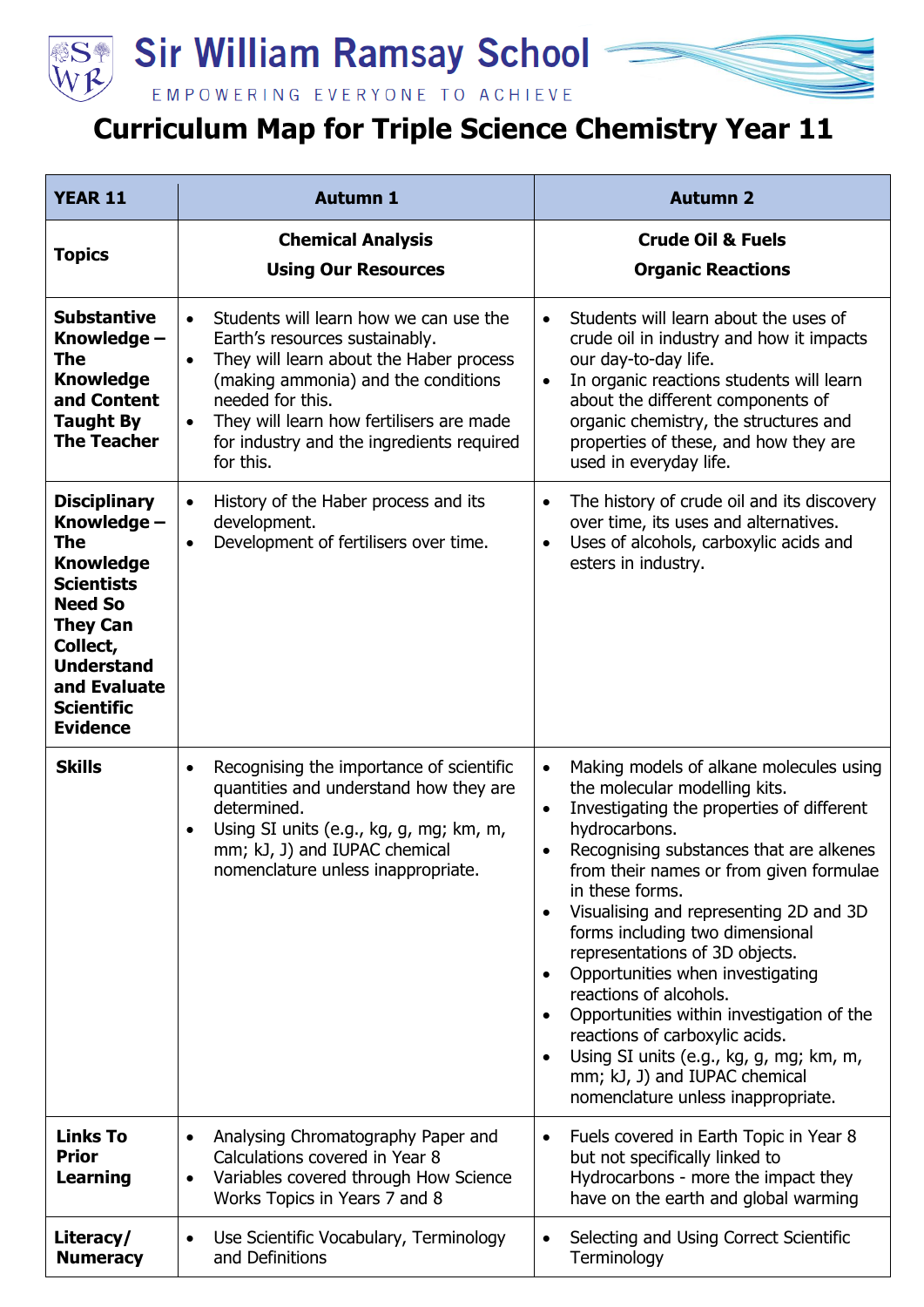|                                   | Recognise and Use Expressions in<br>$\bullet$<br>Decimal Form<br>Use Ratios, Fractions and Percentages<br>$\bullet$<br>Change the Subject of an Equation<br>$\bullet$<br>Substitute Numerical Values into<br>Algebraic Equations Using Appropriate<br>Units for Physical Quantities<br>Using Prefixes and Powers of Ten for<br>$\bullet$<br>Orders of Magnitude (e.g., tera, giga,<br>mega, kilo, centi, milli, micro and nano)<br>Using an Appropriate Number of<br>Significant Figures in Calculation | Recognise the Importance of Scientific<br>Quantities and Understand How They<br>Are Determined<br>Using Prefixes and Powers of Ten for<br>$\bullet$<br>Orders of Magnitude (e.g tera, giga,<br>mega, kilo, centi, milli, micro and nano)<br>Using an Appropriate Number of<br>Significant Figures in Calculation |
|-----------------------------------|---------------------------------------------------------------------------------------------------------------------------------------------------------------------------------------------------------------------------------------------------------------------------------------------------------------------------------------------------------------------------------------------------------------------------------------------------------------------------------------------------------|------------------------------------------------------------------------------------------------------------------------------------------------------------------------------------------------------------------------------------------------------------------------------------------------------------------|
| <b>Cross</b><br><b>Curricular</b> | Criminology - Uses of Chromatography in<br>٠<br>Crime Investigations<br>Art - Glass and Ceramics<br>$\bullet$<br>Geography - Fertiliser Impacts                                                                                                                                                                                                                                                                                                                                                         | PSCHE - Alcohol Uses and Dangers                                                                                                                                                                                                                                                                                 |
| <b>Assessment</b>                 | <b>Chemical Analysis Assessment</b><br>٠<br>Using our Resources Assessment                                                                                                                                                                                                                                                                                                                                                                                                                              | Crude Oil and Fuels Assessment<br><b>Organic Reactions Assessment</b>                                                                                                                                                                                                                                            |

| <b>YEAR 11</b>                                                                                                                                                                                                   | <b>Spring 1</b>                                                                                                                                                                                                             | <b>Spring 2</b><br><b>Summer 1</b>                                                                                                                                                                                                                                                                                                                                                                           |
|------------------------------------------------------------------------------------------------------------------------------------------------------------------------------------------------------------------|-----------------------------------------------------------------------------------------------------------------------------------------------------------------------------------------------------------------------------|--------------------------------------------------------------------------------------------------------------------------------------------------------------------------------------------------------------------------------------------------------------------------------------------------------------------------------------------------------------------------------------------------------------|
| <b>Topics</b>                                                                                                                                                                                                    | <b>Polymers</b>                                                                                                                                                                                                             | <b>Rates &amp; Equilibrium</b><br><b>Whole Syllabus Review &amp; Revision</b>                                                                                                                                                                                                                                                                                                                                |
| <b>Substantive</b><br>Knowledge -<br>The<br><b>Knowledge</b><br>and Content<br><b>Taught By</b><br><b>The Teacher</b>                                                                                            | Students will learn about natural and<br>$\bullet$<br>synthetic (manmade) polymers, and how<br>they are created and used in our<br>everyday lives. This also links into the<br>main natural polymer in our bodies -<br>DNA. | In rates and equilibrium, students will<br>$\bullet$<br>learn how different factors such as<br>temperature, surface area, concentration<br>and catalysts can affect rates of reaction.<br>Students will also learn what happens<br>$\bullet$<br>when a reaction reaches its equilibrium<br>and how it can be reversed and what<br>can happen if we change the conditions<br>within this reversible reaction. |
| <b>Disciplinary</b><br>Knowledge -<br>The<br><b>Knowledge</b><br><b>Scientists</b><br><b>Need So</b><br><b>They Can</b><br>Collect,<br><b>Understand</b><br>and Evaluate<br><b>Scientific</b><br><b>Evidence</b> | History of synthetic and natural polymers<br>$\bullet$<br>and development.<br>History of DNA and development in the<br>$\bullet$<br>use of medicine and biochemistry.                                                       | Collision theory and its development.<br>$\bullet$<br>Le Chatelier's Principles.<br>$\bullet$                                                                                                                                                                                                                                                                                                                |
| <b>Skills</b>                                                                                                                                                                                                    | Using models to represent addition<br>$\bullet$<br>polymerisation.<br>Visualising and representing 2D and 3D<br>$\bullet$<br>forms including two dimensional<br>representations of 3D objects.                              | An opportunity to investigate the<br>$\bullet$<br>catalytic effect of adding different metal<br>salts to a reaction such as the<br>decomposition of hydrogen peroxide.                                                                                                                                                                                                                                       |